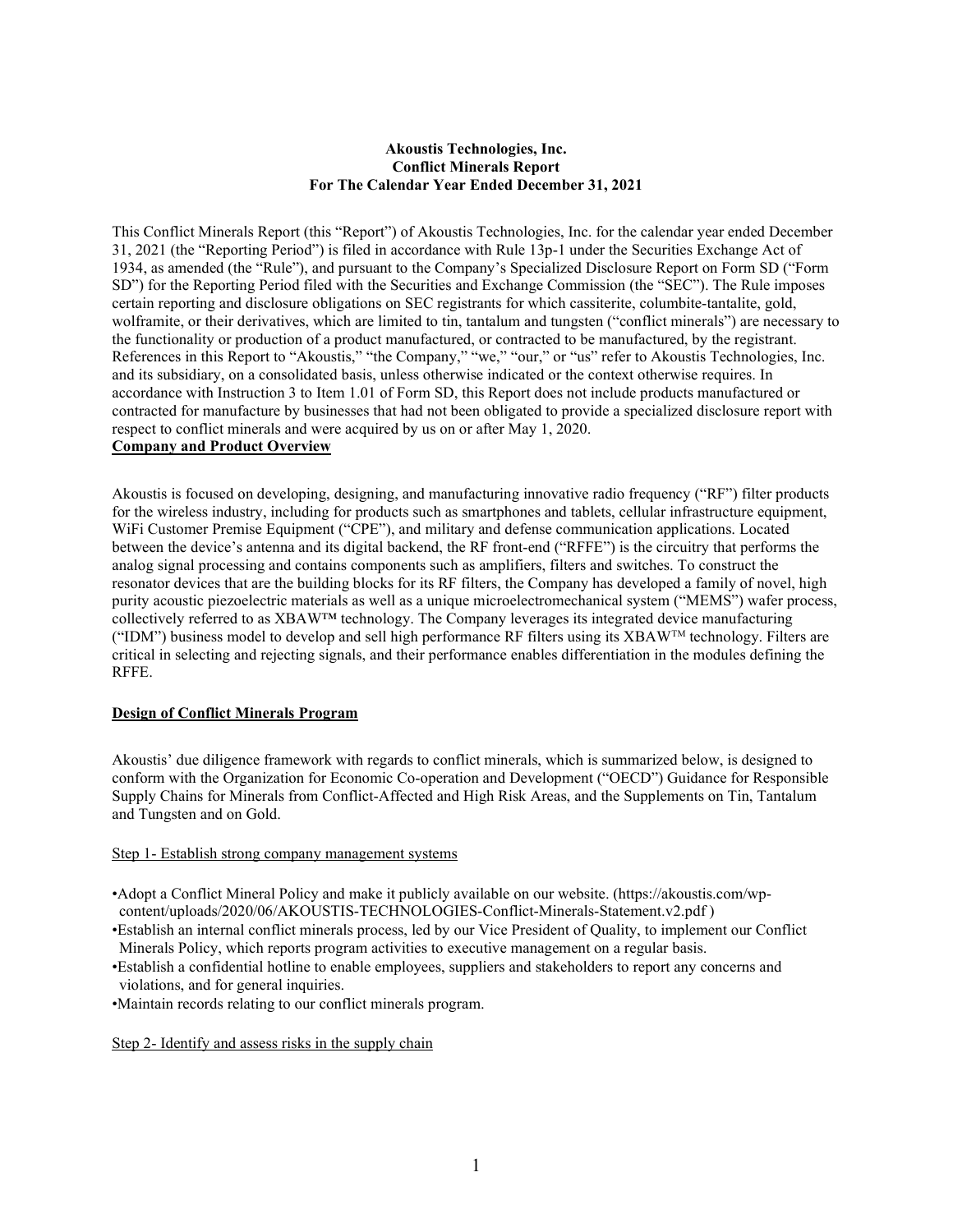- •Utilize the Conflict Minerals Reporting Template ("CMRT"), a standardized reporting template developed by the Responsible Minerals Initiative ("RMI") to identify smelters and refiners ("SORs") that process the necessary conflict minerals contained in our products.
- •Survey our supply chain using the CMRT, requesting identified direct suppliers to identify SORs and country of origin of the conflict minerals.
- •Contact suppliers who returned CMRT information with trigger items on which to follow up based on internally defined criteria.
- •Compare our final SORs list against the list of facilities maintained by the Responsible Minerals Assurance Process ("RMAP") to identify which SORs are conformant to RMAP's standards.

#### Step 3- Design and implement a strategy to respond to identified risks

- •Devise a risk management plan to respond to identified risks in the event that Akoustis' due diligence process identifies smelters in the supply chain sourcing or processing conflict minerals from the Democratic Republic of Congo or adjoining countries (together, the "DRC"), and are not RMAP conformant.
- •Perform risk mitigation efforts by encouraging suppliers to purchase materials from SORs validated as supporting responsible mineral procurement by an independent auditor in conformance with the RMAP assessment protocols. •Provide status reports including information on the source and chain of custody of conflict minerals in our supply
- chain to our senior management regularly, and at least annually.

### Step 4- Independent third-party audit of SORs' due diligence practices

•As Akoustis does not source directly from conflict minerals processing facilities, we rely on the risk management and due diligence processes of RMI's RMAP, including the program's independent third-party audit process.

#### Step 5- Report annually on supply chain due diligence

•In accordance with the Rule, Akoustis will file a Form SD and, as applicable, a conflict minerals report with SEC on an annual basis. In accordance with the OECD guidelines and the Rule, this Report is available on our website at www.akoustis.com.

#### Description of Due Diligence Measures Performed

- •Compared our final SORs list (compiled based on information received from suppliers) against the list of facilities maintained by RMAP to identify which SORs are RMAP conformant or active.
- •Provided status reports including information on the source and chain of custody of conflict minerals in our supply chain to our senior management.

## Results of Our Due Diligence Measures

Akoustis uses tin, tantalum, tungsten and gold ("3TG") in the design and manufacture of certain of its products and is therefore a "downstream" company in the conflict minerals supply chain. Due to the nature of our supply chain, we do not typically have a direct relationship with 3TG SORs. Our manufacturing operations employ a wide variety of semiconductors, electromechanical components and raw materials that are also supplied by other downstream companies in the supply chain. Our due diligence process involves seeking data from our relevant suppliers, and these suppliers seeking similar information from their supply chain in order to identify the sources for the necessary conflict minerals. We rely on the good faith efforts of our supply chain to provide us with reasonable data. We also depend largely on information collected and provided by RMI obtained through its independent third-party audit programs, such as RMAP. We achieved a response rate of 100% for our supply chain survey.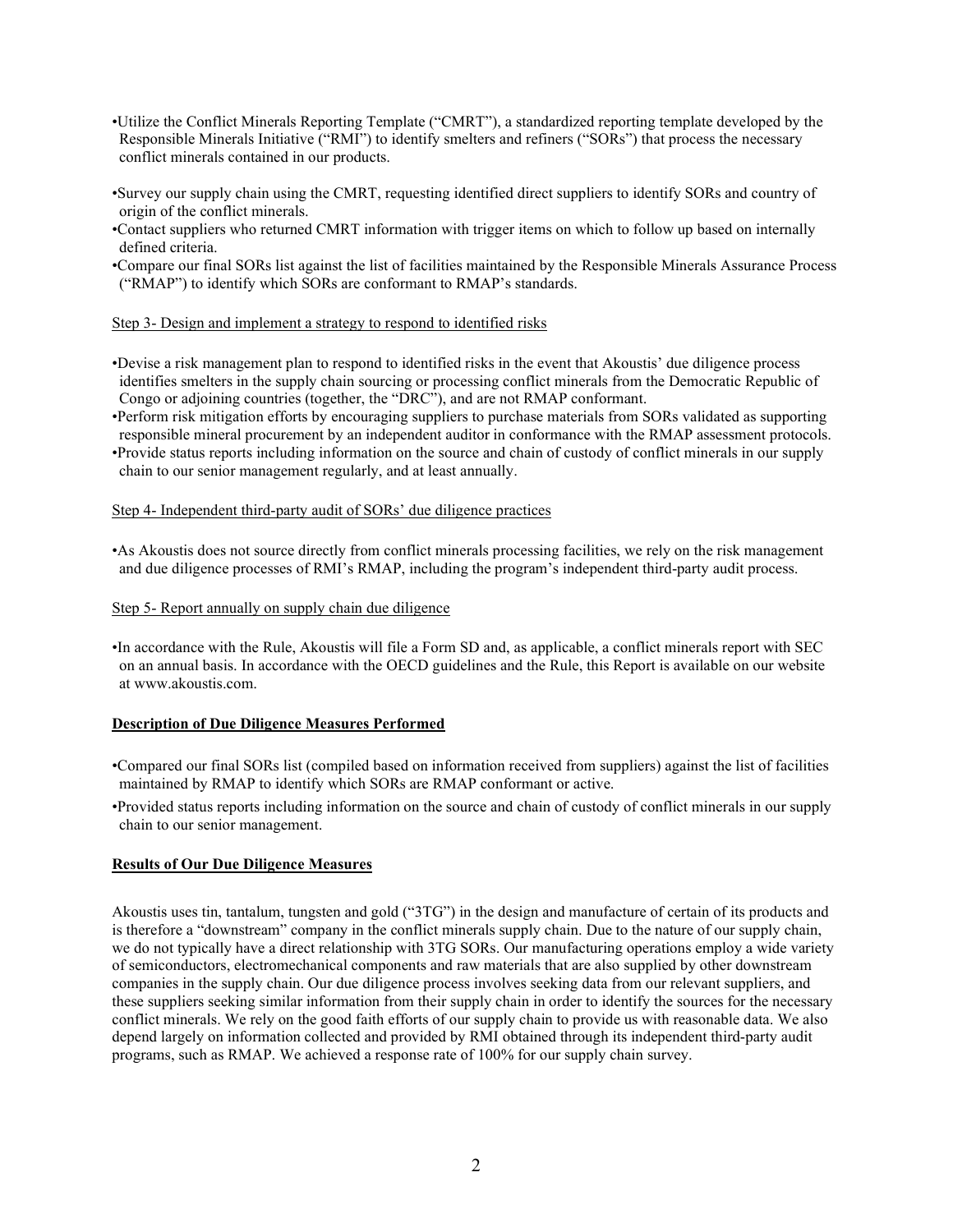Many of our suppliers sourced 3TG from a variety of upstream sources and provided information to us on an aggregated, company-wide level. Due to the fungible nature of these materials, we understand that these suppliers were unable to trace the 3TG that they source into the products provided to any particular customer (including Akoustis). As a result, our list of SORs may contain more facilities than are actually used in our supply chain.

We compare SORs declared by our suppliers against the list of facilities that are conformant with the RMAP's standards for responsible mineral procurement and obtain countries of origin information (when available) from RMI. Our due diligence measures identified 64 SORs determined to be legitimate processing facilities by the RMI, of which 63 of 64 have been validated as RMAP conformant. It is reported that one smelter for tin was conformant to a responsible mineral sourcing validation program during the 2021 calendar year and became non-conformant in early 2022 (Gejiu Kai Meng Industry and Trade LLC). However, our products do not use tin.

As reported to us by our relevant suppliers, we have included a list of SORs determined to be legitimate processing facilities by the RMI and the locations of these facilities in Table 1 below.

As previously noted, because of the nature of our supply chain, we do not typically have any direct relationship with 3TG SORs. Therefore, as noted above, we contributed to the improvement of SOR diligence practices by working through our supply chain and RMI.

### Ongoing Improvement Efforts

For the next reporting period, we intend to continue taking steps to further mitigate the risk that conflict minerals that are necessary to the functionality or production of our products finance or benefit armed groups in the DRC.

These steps include:

a. work with relevant suppliers to update their conflict minerals reporting template using the latest CMRT, and verify the identified smelters with the latest RMI's updated RMI list;

b. continue to refine our conflict minerals program to improve our reasonable due diligence measures in our effort to determine the source and chain of custody of conflict minerals;

c. work with suppliers and others on industry-wide solutions to enable products that are DRC conflict free; and

d. extend RCOI and due diligence measures to any entities and businesses acquired in the future.

# Table of Conflict Minerals Processing Smelters or Refiners

Set forth in the table below is a list of the 64 SORs identified by our suppliers as possibly being used to process 3TG. RMAP statuses set forth in the lists below are based on information provided by RMI as of May 1, 2021. Our efforts to determine the mine or location of origin of our necessary conflict minerals are set forth above in "Description of Due Diligence Measures Performed" and "Results of Our Due Diligence Measures".

#### Table 1: Smelters and Refiners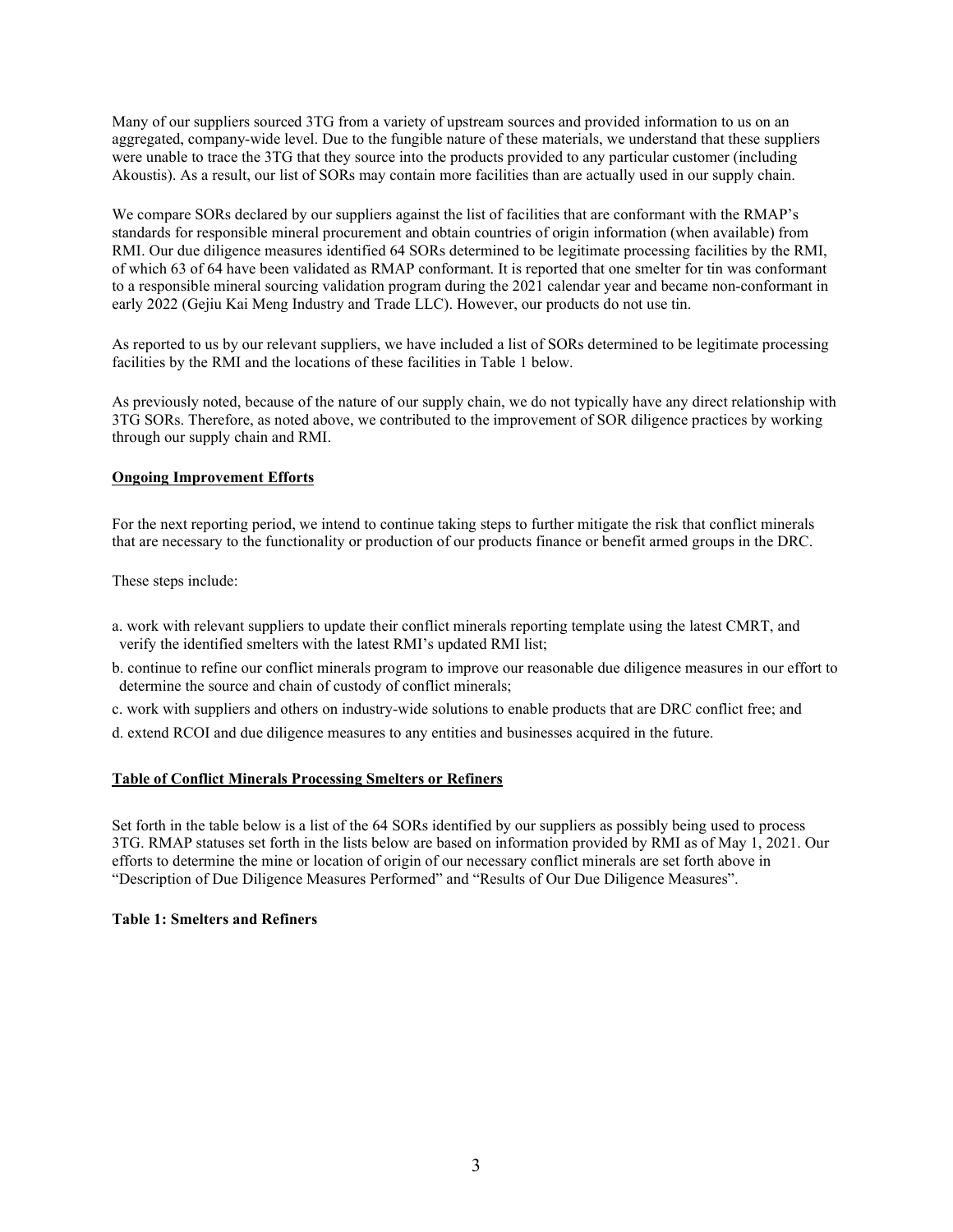| <b>Metal</b> | <b>Smelter Name</b>                                  | <b>Smelter Country</b>                     | <b>RMI</b> Smelter<br>Identification |
|--------------|------------------------------------------------------|--------------------------------------------|--------------------------------------|
| Gold         | Aida Chemical Industries Co., Ltd.                   | <b>JAPAN</b>                               | CID000019                            |
| Gold         | Asahi Pretec Corp.                                   | <b>JAPAN</b>                               | CID000082                            |
| Tin          | Chenzhou Yunxiang Mining and<br>Metallurgy Co., Ltd. | <b>CHINA</b>                               | CID000228                            |
| Tungsten     | Chongyi Zhangyuan Tungsten Co.,<br>Ltd.              | <b>CHINA</b>                               | CID000258                            |
| Tin          | Alpha                                                | UNITED STATES OF AMERICA                   | CID000292                            |
| Gold         | Dowa                                                 | <b>JAPAN</b>                               | CID000401                            |
| Tin          | Dowa                                                 | <b>JAPAN</b>                               | CID000402                            |
| Tin          | <b>EM Vinto</b>                                      | <b>BOLIVIA (PLURINATIONAL</b><br>STATE OF) | CID000438                            |
| Tin          | Fenix Metals                                         | <b>POLAND</b>                              | CID000468                            |
| Tin          | Gejiu Non-Ferrous Metal Processing<br>Co., Ltd.      | <b>CHINA</b>                               | CID000538                            |
| Gold         | Heraeus Metals Hong Kong Ltd.                        | <b>CHINA</b>                               | CID000707                            |
| Gold         | Ishifuku Metal Industry Co., Ltd.                    | <b>JAPAN</b>                               | CID000807                            |
| Gold         | Asahi Refining Canada Ltd.                           | <b>CANADA</b>                              | CID000924                            |
| Gold         | JX Nippon Mining & Metals Co.,<br>Ltd.               | <b>JAPAN</b>                               | CID000937                            |
| Tin          | Gejiu Kai Meng Industry and Trade<br><b>LLC</b>      | <b>CHINA</b>                               | CID000942                            |
| Gold         | Kennecott Utah Copper LLC                            | UNITED STATES OF AMERICA                   | CID000969                            |
| Gold         | Kojima Chemicals Co., Ltd.                           | <b>JAPAN</b>                               | CID000981                            |
| Tin          | China Tin Group Co., Ltd.                            | <b>CHINA</b>                               | CID001070                            |
| Gold         | LS-NIKKO Copper Inc.                                 | KOREA, REPUBLIC OF                         | CID001078                            |
| Tin          | Malaysia Smelting Corporation<br>(MSC)               | <b>MALAYSIA</b>                            | CID001105                            |
| Gold         | Matsuda Sangyo Co., Ltd.                             | <b>JAPAN</b>                               | CID001119                            |
| Tin          | Metallic Resources, Inc.                             | UNITED STATES OF AMERICA                   | CID001142                            |
| Gold         | Metalor Technologies (Hong Kong)<br>Ltd.             | <b>CHINA</b>                               | CID001149                            |
| Gold         | Metalor Technologies (Singapore)<br>Pte., Ltd.       | <b>SINGAPORE</b>                           | CID001152                            |
| Gold         | Metalor Technologies S.A.                            | <b>SWITZERLAND</b>                         | CID001153                            |
| Gold         | Metalor USA Refining Corporation                     | UNITED STATES OF AMERICA                   | CID001157                            |
| Gold         | Metalurgica Met-Mex Penoles S.A.<br>De C.V.          | <b>MEXICO</b>                              | CID001161                            |
| Tin          | Mineracao Taboca S.A.                                | <b>BRAZIL</b>                              | CID001173                            |
| Tin          | Minsur                                               | <b>PERU</b>                                | CID001182                            |
| Gold         | Mitsubishi Materials Corporation                     | <b>JAPAN</b>                               | CID001188                            |
| Tin          | Mitsubishi Materials Corporation                     | <b>JAPAN</b>                               | CID001191                            |
| Tantalum     | Mitsui Mining and Smelting Co., Ltd.                 | <b>JAPAN</b>                               | CID001192                            |
| Gold         | Mitsui Mining and Smelting Co., Ltd.                 | <b>JAPAN</b>                               | CID001193                            |